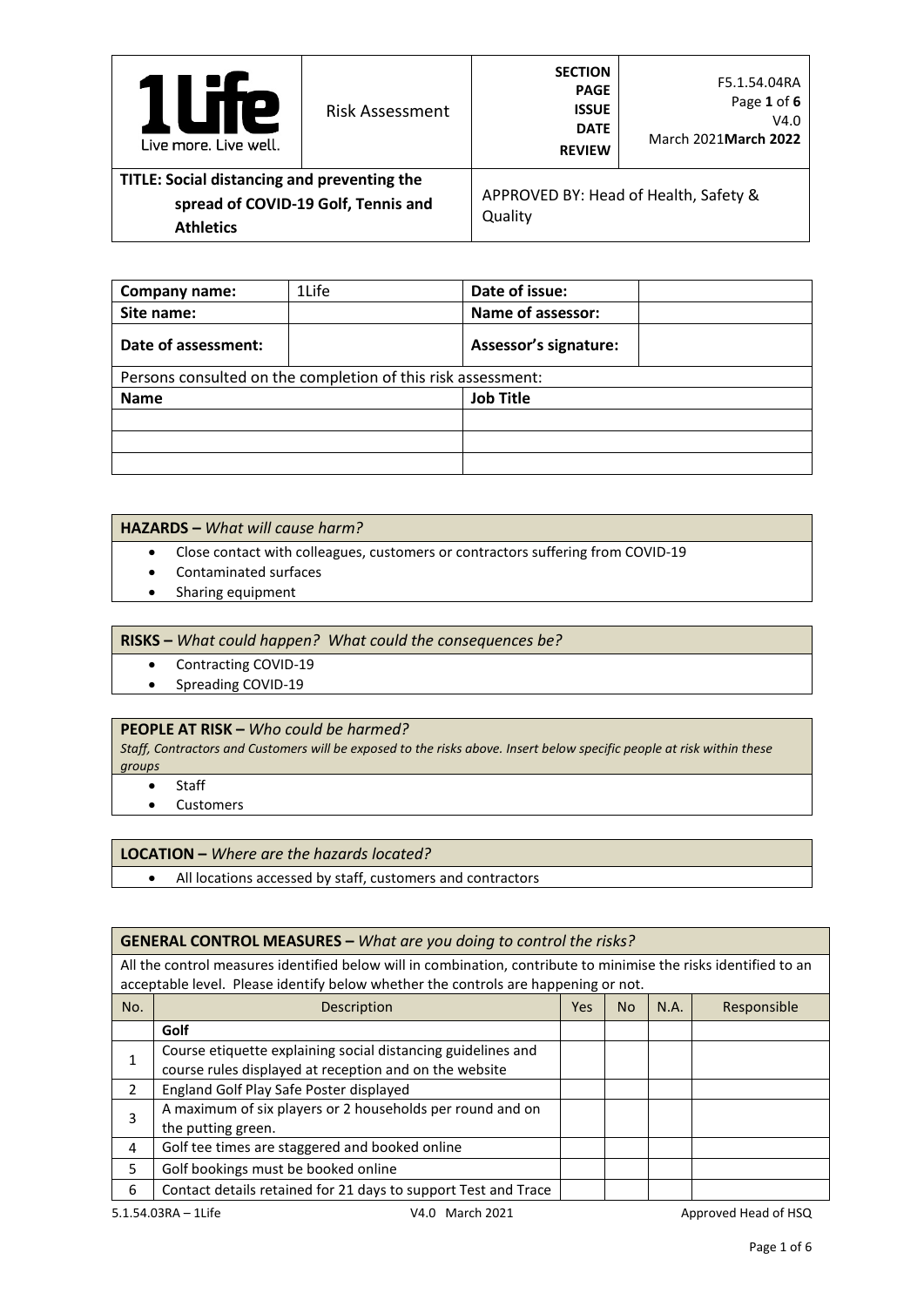| <b>TP</b><br>Live more, Live well.                                                                     | <b>Risk Assessment</b> | <b>SECTION</b><br><b>PAGE</b><br><b>ISSUE</b><br><b>DATE</b><br><b>REVIEW</b> | F5.1.54.04RA<br>Page 2 of 6<br>V4.0<br>March 2021 March 2022 |
|--------------------------------------------------------------------------------------------------------|------------------------|-------------------------------------------------------------------------------|--------------------------------------------------------------|
| TITLE: Social distancing and preventing the<br>spread of COVID-19 Golf, Tennis and<br><b>Athletics</b> |                        | Quality                                                                       | APPROVED BY: Head of Health, Safety &                        |

|                                                                                    | <b>GENERAL CONTROL MEASURES - What are you doing to control the risks?</b>                                                                         |            |     |      |             |
|------------------------------------------------------------------------------------|----------------------------------------------------------------------------------------------------------------------------------------------------|------------|-----|------|-------------|
|                                                                                    | All the control measures identified below will in combination, contribute to minimise the risks identified to an                                   |            |     |      |             |
| acceptable level. Please identify below whether the controls are happening or not. |                                                                                                                                                    |            |     |      |             |
| No.                                                                                | Description                                                                                                                                        | <b>Yes</b> | No. | N.A. | Responsible |
| $\overline{7}$                                                                     | Hand sanitisers are available before the first tee                                                                                                 |            |     |      |             |
| 8                                                                                  | Only one person is permitted to use a buggy at any one time<br>or shared by two persons living in the same household                               |            |     |      |             |
| 9                                                                                  | Sanitisers and wipes are available for users to wipe down the<br>buggies.                                                                          |            |     |      |             |
| 10                                                                                 | The use of the driving range is booked in advance, one player<br>per bay                                                                           |            |     |      |             |
| 11                                                                                 | Club houses are kept closed                                                                                                                        |            |     |      |             |
| 12                                                                                 | Prominent signage displayed advising of social distancing<br>guidelines and hygiene (Play Safe poster)                                             |            |     |      |             |
| 13                                                                                 | Signage in place to advise only one person is permitted to the<br>check in point at a time                                                         |            |     |      |             |
| 14                                                                                 | Score cards are available for players without entering the<br>club house                                                                           |            |     |      |             |
| 15                                                                                 | The sale of golf balls and tees is permitted but customers<br>cannot handle the products until handed over by a member<br>of staff wearing gloves. |            |     |      |             |
| 16                                                                                 | Golf balls collected from the driving range are washed after<br>each use                                                                           |            |     |      |             |
| 17                                                                                 | Golf ball washing machine is not in use                                                                                                            |            |     |      |             |
| 18                                                                                 | Staff wear gloves to collect all balls.                                                                                                            |            |     |      |             |
| 19                                                                                 | Rakes are removed from the course                                                                                                                  |            |     |      |             |
| 20                                                                                 | Players do not pick up other players golf balls                                                                                                    |            |     |      |             |
| 21                                                                                 | Flags are not removed from the holes                                                                                                               |            |     |      |             |
| 22                                                                                 | Cup liners to be raised                                                                                                                            |            |     |      |             |
| 23                                                                                 | All benches around the course are covered up or removed                                                                                            |            |     |      |             |
| 24                                                                                 | Toilets are available but changing rooms closed                                                                                                    |            |     |      |             |
| 25                                                                                 | Players are advised not to congregate before and after their<br>round                                                                              |            |     |      |             |
| 26                                                                                 | Test and Trace QR Code poster displayed and players<br>encouraged to scan it prior to their round                                                  |            |     |      |             |
| 27                                                                                 | 1 to 1 and coaching sessions are allowed to commence with<br>no limit on numbers, providing Government guidelines are<br>followed.                 |            |     |      |             |
|                                                                                    | <b>Tennis</b>                                                                                                                                      |            |     |      |             |
|                                                                                    | Permitted tennis activity from 29 <sup>th</sup> March 2021                                                                                         |            |     |      |             |
|                                                                                    | Doubles tennis can be played but players must follow the                                                                                           |            |     |      |             |
| 1                                                                                  | rule of 6 and outdoors only, adults and juniors                                                                                                    |            |     |      |             |
| 2                                                                                  | Singles tennis can be played, adults and juniors outdoors only                                                                                     |            |     |      |             |

ř.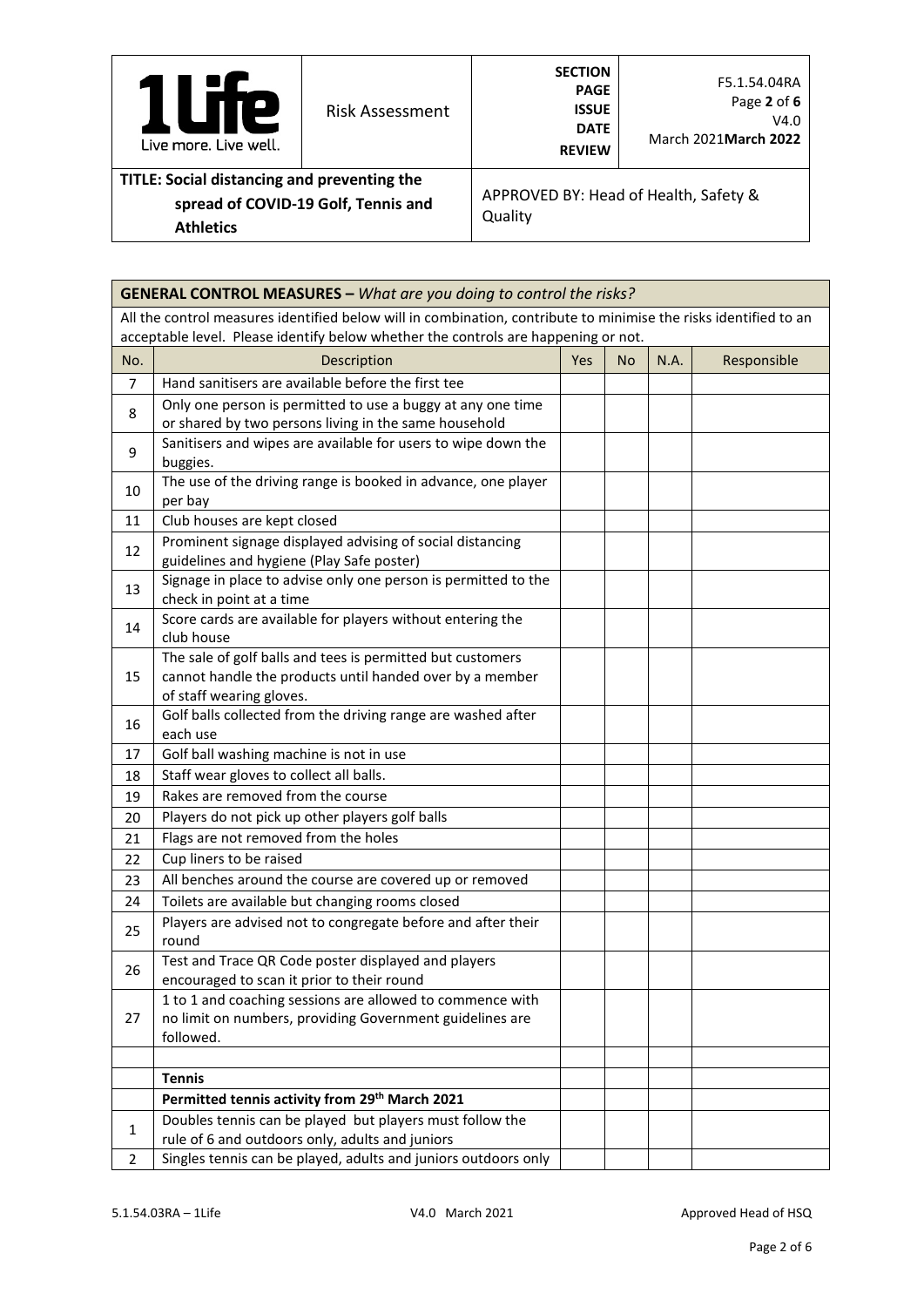| Р<br>Live more. Live well.                                                                             | <b>Risk Assessment</b> | <b>SECTION</b><br><b>PAGE</b><br><b>ISSUE</b><br><b>DATE</b><br><b>REVIEW</b> | F5.1.54.04RA<br>Page 3 of 6<br>V4.0<br>March 2021 March 2022 |  |
|--------------------------------------------------------------------------------------------------------|------------------------|-------------------------------------------------------------------------------|--------------------------------------------------------------|--|
| TITLE: Social distancing and preventing the<br>spread of COVID-19 Golf, Tennis and<br><b>Athletics</b> |                        | APPROVED BY: Head of Health, Safety &<br>Quality                              |                                                              |  |

|     | <b>GENERAL CONTROL MEASURES - What are you doing to control the risks?</b>                                                   |     |           |      |             |
|-----|------------------------------------------------------------------------------------------------------------------------------|-----|-----------|------|-------------|
|     | All the control measures identified below will in combination, contribute to minimise the risks identified to an             |     |           |      |             |
|     | acceptable level. Please identify below whether the controls are happening or not.                                           |     |           |      |             |
| No. | Description                                                                                                                  | Yes | <b>No</b> | N.A. | Responsible |
| 3   | Organised adult group coaching can take place outdoors with<br>no more than 12 to a court.                                   |     |           |      |             |
| 4   | Organised junior coaching can take place with no more than<br>15 in a group.                                                 |     |           |      |             |
| 5   | Tennis courts booked in advance online                                                                                       |     |           |      |             |
| 6   | Contact details retained for 21 days for Test and Trace<br>purposes                                                          |     |           |      |             |
| 7   | Hand sanitiser available before entry to the courts                                                                          |     |           |      |             |
| 8   | Prominent signage displayed advising of social distancing<br>guidelines and hygiene                                          |     |           |      |             |
| 9   | Players/coaches do not handle balls that have been held by<br>the other player                                               |     |           |      |             |
| 10  | Equipment is not shared                                                                                                      |     |           |      |             |
| 11  | External hirers observe social distancing and supply their own<br>risk assessments in line with Government and LTA guidance. |     |           |      |             |
| 12  | Risk assessments are reviewed by the site General Manager                                                                    |     |           |      |             |
| 13  | Tennis racquets must not be hired out to any players                                                                         |     |           |      |             |
| 14  | Coaching equipment such as markers must only be handled<br>by the coach                                                      |     |           |      |             |
| 15  | Nets must be maintained at the same height to avoid players<br>having to unwind them, and net winders removed                |     |           |      |             |
| 16  | All benches must be removed or covered up                                                                                    |     |           |      |             |
| 17  | Players must not enter the courts before their permitted<br>time.                                                            |     |           |      |             |
| 18  | Players to arrive changed ready to play and shower at home                                                                   |     |           |      |             |
| 19  | Players must avoid socialising before and after the games                                                                    |     |           |      |             |
| 20  | Spectating is not permitted unless it is one adult/carer<br>watching their child                                             |     |           |      |             |
| 21  | Toilets are available but changing rooms are closed                                                                          |     |           |      |             |
| 22  | Test and Trace QR Code poster displayed and players<br>encouraged to scan it                                                 |     |           |      |             |
|     | Permitted tennis activity from 12 <sup>th</sup> April 2021                                                                   |     |           |      |             |
| 19  | Junior indoor tennis can commence                                                                                            |     |           |      |             |
| 20  | Spectators outdoors must observe the rule of 6                                                                               |     |           |      |             |
| 21  | Junior indoor coaching can commence                                                                                          |     |           |      |             |
|     | Permitted tennis activity from 17th May 2021                                                                                 |     |           |      |             |
| 22  | Adult indoor tennis can commence however, the rule of 6<br>must be observed or players from the same household.              |     |           |      |             |
| 23  | Spectators must observe the rule of 30 outdoors and the rule<br>of 6 or from the same household indoors                      |     |           |      |             |
|     |                                                                                                                              |     |           |      |             |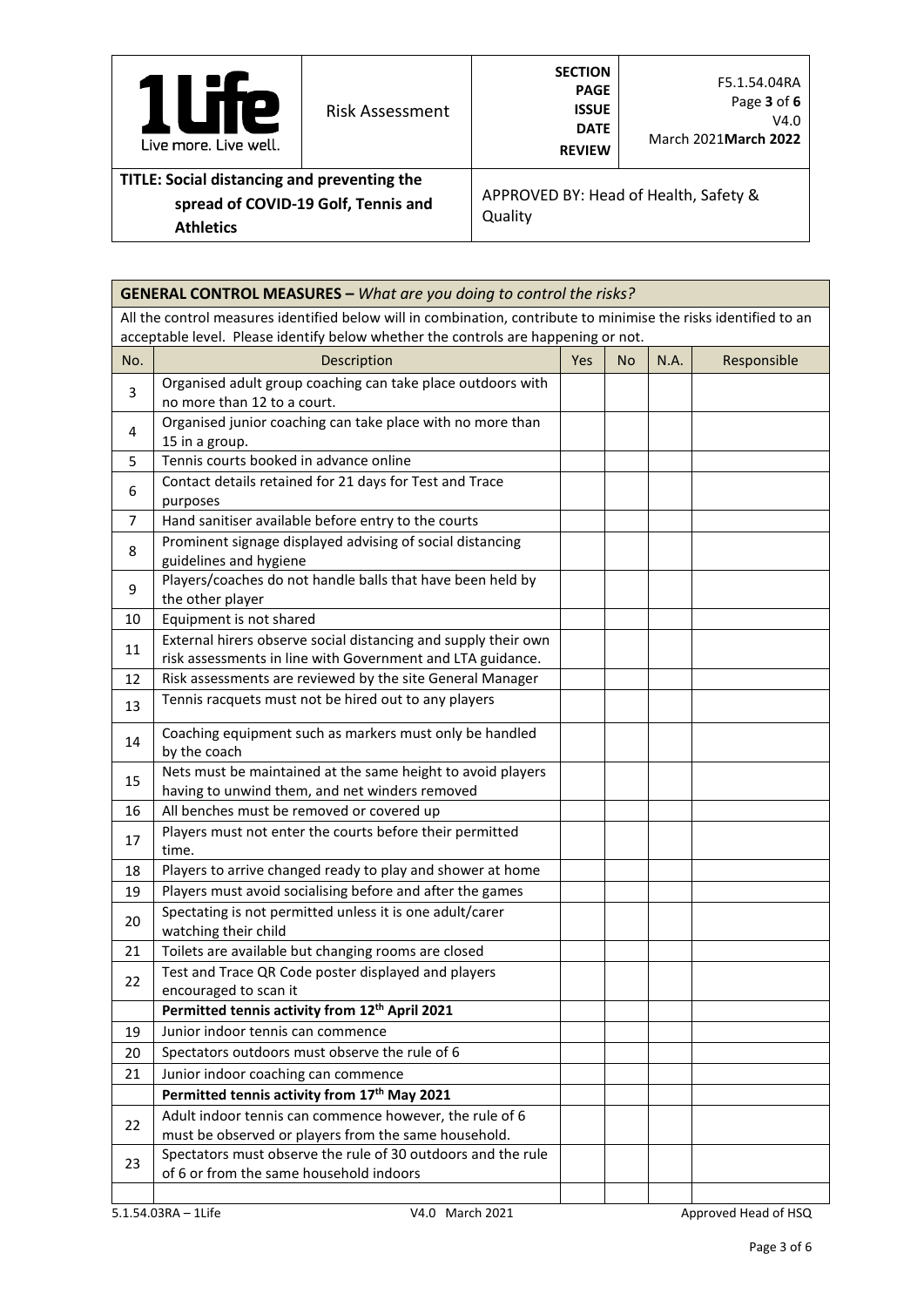| e<br>Live more, Live well.                                      | Risk Assessment                     | <b>SECTION</b><br><b>PAGE</b><br><b>ISSUE</b><br><b>DATE</b><br><b>REVIEW</b> | F5.1.54.04RA<br>Page 4 of 6<br>V4.0<br>March 2021 March 2022 |
|-----------------------------------------------------------------|-------------------------------------|-------------------------------------------------------------------------------|--------------------------------------------------------------|
| TITLE: Social distancing and preventing the<br><b>Athletics</b> | spread of COVID-19 Golf, Tennis and | Quality                                                                       | APPROVED BY: Head of Health, Safety &                        |

|                                                                | <b>GENERAL CONTROL MEASURES - What are you doing to control the risks?</b>                                                                                                                             |  |  |  |  |  |
|----------------------------------------------------------------|--------------------------------------------------------------------------------------------------------------------------------------------------------------------------------------------------------|--|--|--|--|--|
|                                                                | All the control measures identified below will in combination, contribute to minimise the risks identified to an<br>acceptable level. Please identify below whether the controls are happening or not. |  |  |  |  |  |
| Description<br>N.A.<br>Responsible<br>No.<br><b>Yes</b><br>No. |                                                                                                                                                                                                        |  |  |  |  |  |
|                                                                | <b>Athletics</b>                                                                                                                                                                                       |  |  |  |  |  |
|                                                                | Permitted Athletics activity from 29th March                                                                                                                                                           |  |  |  |  |  |
|                                                                |                                                                                                                                                                                                        |  |  |  |  |  |
| $\mathbf{1}$                                                   | Formal organised athletics and running can take place for<br>children and adults.                                                                                                                      |  |  |  |  |  |
| $\overline{2}$                                                 | Unorganised (casual) outdoor athletics can take place in<br>groups of up to 6                                                                                                                          |  |  |  |  |  |
| 3                                                              | Outdoor competition can take place with a license and<br>subject to DCMS approval.                                                                                                                     |  |  |  |  |  |
| 4                                                              | Spectating is not allowed unless it is supervising a child, one<br>adult/carer per athlete/runner                                                                                                      |  |  |  |  |  |
| 5                                                              | Users must book online / Over the phone                                                                                                                                                                |  |  |  |  |  |
| 6                                                              | Contact details retained for 21 days to support the NHS Test<br>and Trace service                                                                                                                      |  |  |  |  |  |
| $\overline{7}$                                                 | Test and Trace QR Code poster displayed and users<br>encouraged to scan it                                                                                                                             |  |  |  |  |  |
| 8                                                              | Contactless payments only                                                                                                                                                                              |  |  |  |  |  |
| 9                                                              | No equipment to be shared on the track                                                                                                                                                                 |  |  |  |  |  |
| 10                                                             | Separate entrance and exit points to maintain social<br>distancing                                                                                                                                     |  |  |  |  |  |
| 11                                                             | Sanitising station set up before entry to the track                                                                                                                                                    |  |  |  |  |  |
| 12                                                             | Signage in place for Track Etiquette based on England<br>Athletics and on Website                                                                                                                      |  |  |  |  |  |
| 13                                                             | Spot checks carried out throughout the day to ensure only<br>athletes that have booked are on the track                                                                                                |  |  |  |  |  |
| 14                                                             | Lane system in place to allow for easy track use and social<br>distancing                                                                                                                              |  |  |  |  |  |
| 15                                                             | Limited trackside equipment in operation with cleaning<br>regime completed after each session.                                                                                                         |  |  |  |  |  |
| 16                                                             | Hurdles/Long Jump/ High Jump / Pole Vault can be used but<br>equipment must be wiped down with suitable antibacterial<br>spray by the block booker and staff for casual use.                           |  |  |  |  |  |
| 17                                                             | England Athletics Guidance on participating in athletics is<br>followed.                                                                                                                               |  |  |  |  |  |
| 18                                                             | External clubs must supply risk assessments prior to booking<br>which is approved by the General or Operations Manager                                                                                 |  |  |  |  |  |
|                                                                | Permitted Athletics activity from 12 <sup>th</sup> April 2021                                                                                                                                          |  |  |  |  |  |
| 19                                                             | No change                                                                                                                                                                                              |  |  |  |  |  |
|                                                                | Permitted Athletics activity from 12th April 2021                                                                                                                                                      |  |  |  |  |  |
| 20                                                             | Outdoor spectators must observe the rule of 30                                                                                                                                                         |  |  |  |  |  |
|                                                                |                                                                                                                                                                                                        |  |  |  |  |  |

É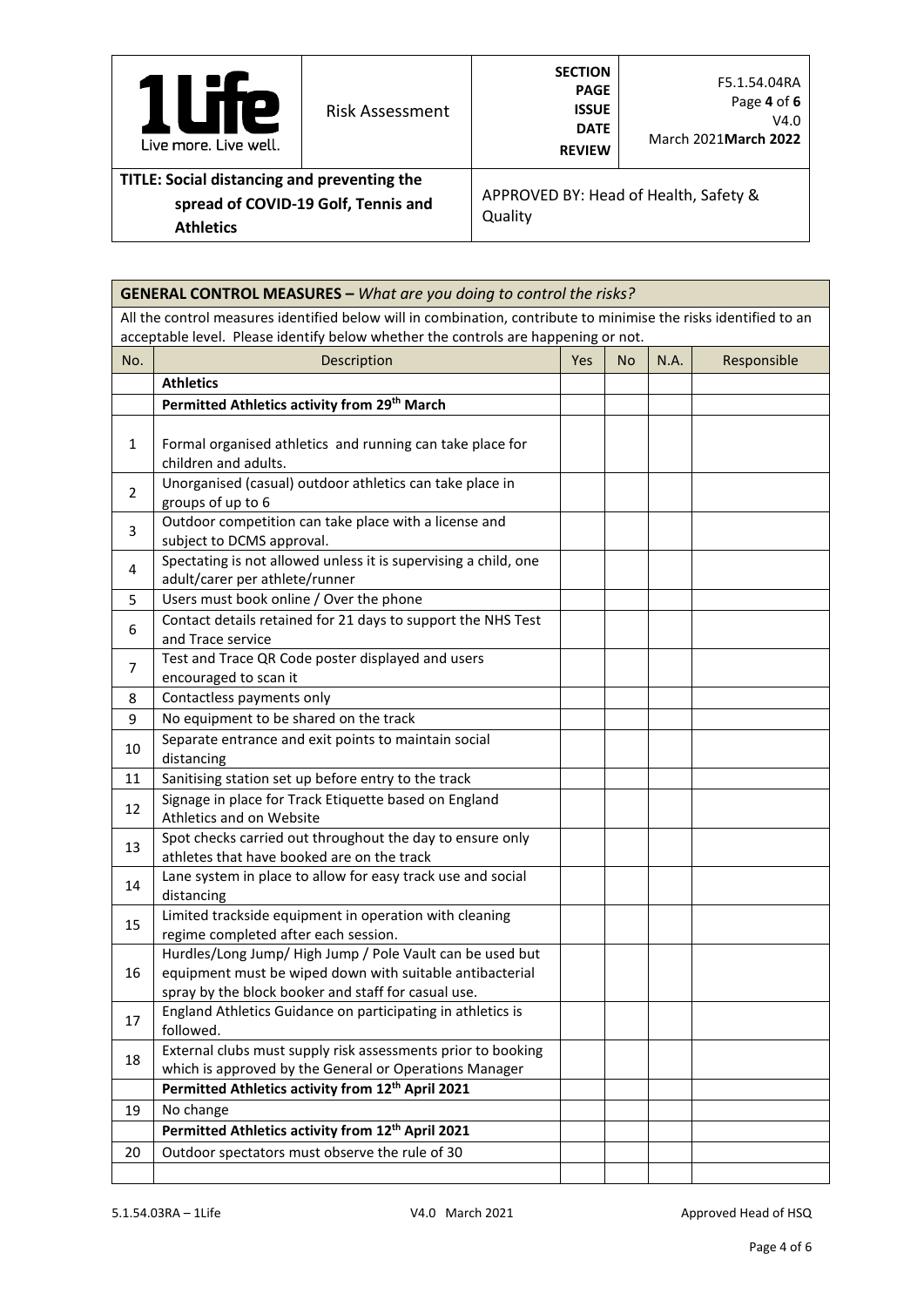| <b>TIE</b><br>U<br>Live more, Live well.                                                               | <b>Risk Assessment</b> | <b>SECTION</b><br><b>PAGE</b><br><b>ISSUE</b><br><b>DATE</b><br><b>REVIEW</b> | F5.1.54.04RA<br>Page 5 of 6<br>V4.0<br>March 2021 March 2022 |  |
|--------------------------------------------------------------------------------------------------------|------------------------|-------------------------------------------------------------------------------|--------------------------------------------------------------|--|
| TITLE: Social distancing and preventing the<br>spread of COVID-19 Golf, Tennis and<br><b>Athletics</b> |                        | APPROVED BY: Head of Health, Safety &<br>Quality                              |                                                              |  |

|                                                                                                                                                                                                        | <b>GENERAL CONTROL MEASURES - What are you doing to control the risks?</b> |  |  |  |  |  |
|--------------------------------------------------------------------------------------------------------------------------------------------------------------------------------------------------------|----------------------------------------------------------------------------|--|--|--|--|--|
| All the control measures identified below will in combination, contribute to minimise the risks identified to an<br>acceptable level. Please identify below whether the controls are happening or not. |                                                                            |  |  |  |  |  |
| No.<br>N.A.<br>Responsible<br>Description<br>Yes<br>No                                                                                                                                                 |                                                                            |  |  |  |  |  |
|                                                                                                                                                                                                        |                                                                            |  |  |  |  |  |
|                                                                                                                                                                                                        | Risk assessment to be reviewed in line with Government<br>advice.          |  |  |  |  |  |

**SITE SPECIFIC ASSESSMENT –** *Complete this table for any hazard, risk not included above and for any additional control measures in place or required.*

| No. | Hazard | Risk | <b>Control Measure</b> | Responsible | In place?<br>Yes/No |
|-----|--------|------|------------------------|-------------|---------------------|
|     |        |      |                        |             |                     |
|     |        |      |                        |             |                     |
|     |        |      |                        |             |                     |
|     |        |      |                        |             |                     |

# CONTACT YOUR COMPANY HEALTH AND SAFETY RESOURCE IN THE FIRST INSTANCE IF YOU ADD ANY HAZARD, RISK OR CONTROL MEASURE IN THIS TABLE

<span id="page-4-0"></span>**ACTIONS –** *What actions must be done to ensure the full implementation of the risk assessment?* Write down an appropriate action for any control measure marked as '**No**' Identify high priority actions with a '**Yes**' Link the 'Number' column to the relevant Control Measure number in the risk assessment to enable the assessor to cross reference and check that all 'No's' have an action recorded against them Insert additional rows as required to enter all of the actions needed. Number Description | High<br>Priority? Responsible Due Date Completion date **Completion** checked by: